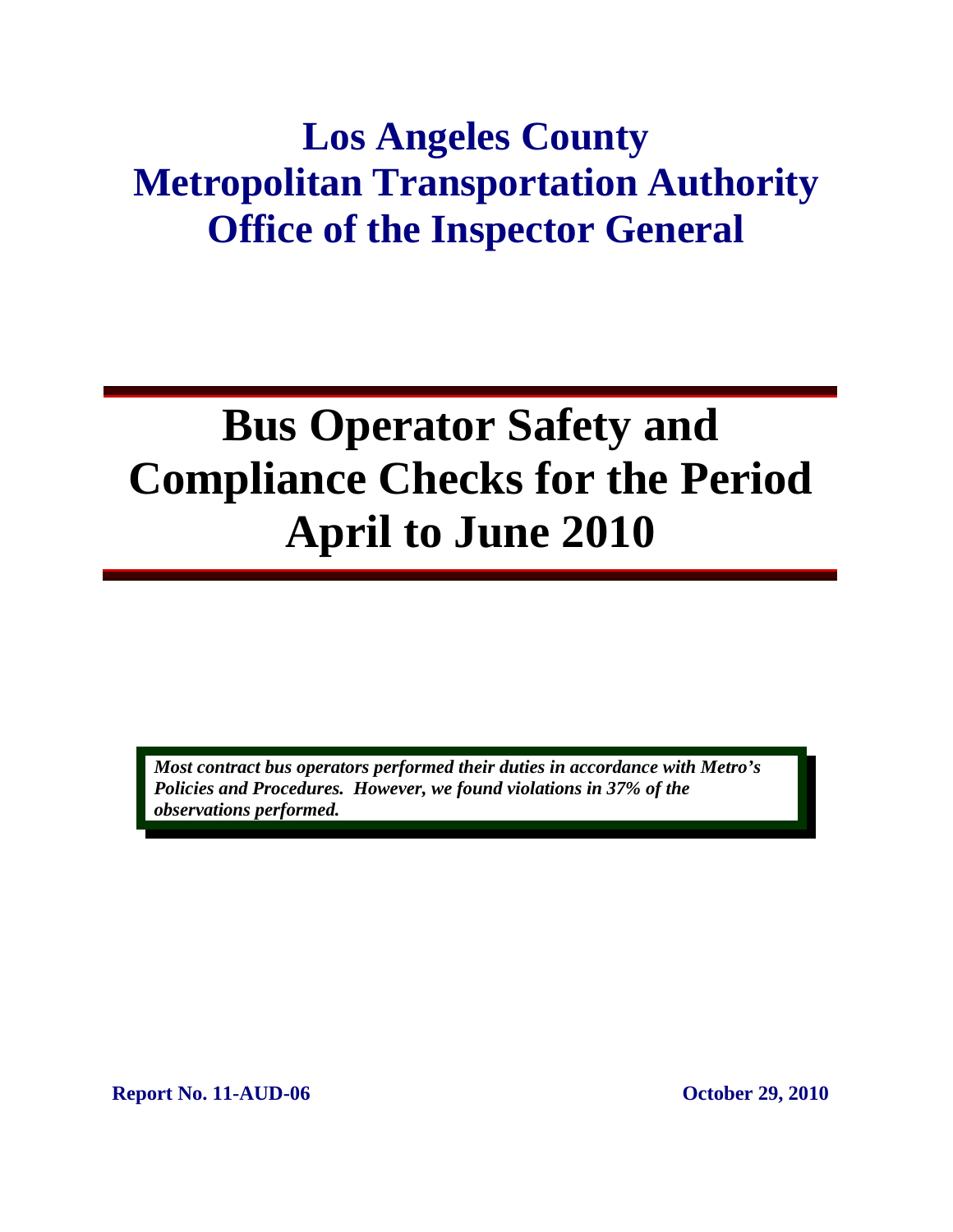## TABLE OF CONTENTS

|                |                                        | Page                    |
|----------------|----------------------------------------|-------------------------|
|                |                                        | $\mathbf{1}$            |
|                |                                        | $\overline{2}$          |
|                |                                        | $\overline{2}$          |
|                |                                        | $\overline{2}$          |
| 1.             |                                        | 3                       |
| 2.             |                                        | $\overline{\mathbf{4}}$ |
| 3.             |                                        | $\boldsymbol{\Delta}$   |
| 4.             |                                        | $\overline{\mathbf{4}}$ |
| 5.             |                                        | 5                       |
|                |                                        | 6                       |
|                | MANAGEMENT RESPONSE TO REPORT FINDINGS | 6                       |
|                | <b>ATTACHMENTS</b>                     |                         |
| A.             |                                        | 7                       |
| <b>B.</b>      |                                        | 8                       |
| $\mathbf{C}$ . |                                        | 9                       |
| D.             |                                        | 10                      |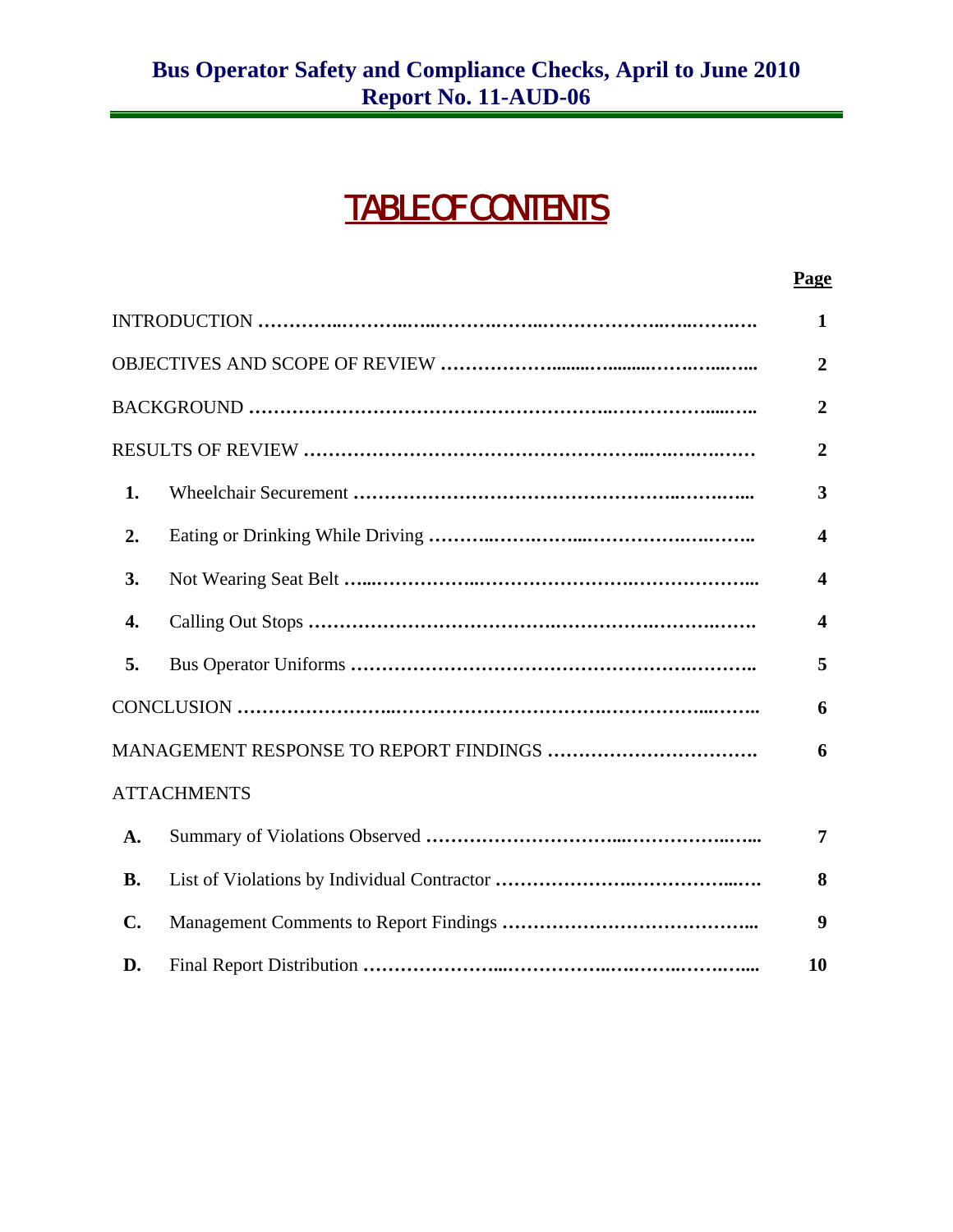

Los Angeles, CA 90017



**DATE:** October 29, 2010

**TO:** Board of Directors Chief Executive Officer Shigetomi

**FROM** Jack Shigetomi Deputy Inspector General – Audits

**SUBJECT: Bus Operator Safety and Compliance Checks for the Period April to June 2010, Report No. 11-AUD-06**

#### **INTRODUCTION**

The Office of the Inspector General (OIG) has implemented an undercover "ride along" program to monitor bus operations, as part of our mandate to uncover fraud, waste, and abuse, as well as, to assist Metro in improving the efficiency and effectiveness of operations. This program is intended to supplement any action that Metro might undertake to monitor and confirm bus operator compliance with safety and customer service policies, such as the prohibition on use of cell phones while driving, calling out stops if the automated system is not in use, and various Americans with Disability Act (ADA) compliance matters.

Metro has contracts with three bus companies (First Transit, Southland Transit, and Veolia Transportation) to provide additional service on various local bus lines. As part of their agreement with Metro, the contractors' bus operators are required to follow policies and procedures consistent with those followed by Metro bus operators. This report summarizes our observations of contract bus operators during the period April through June 2010. The OIG Audit and Investigation Units jointly performed this review.

We have issued two previous quarterly bus observation reports. One report<sup>1</sup> focused on Metro bus lines with the greatest number of customer complaints and the other report<sup>2</sup> focused on Metro bus operators who had the greatest number of customer complaints.

 $\overline{a}$ <sup>1</sup> Bus Operator Safety and Compliance Checks, October to December 2009 (Report No. 10-AUD-07, issued February 24, 2010)

<sup>&</sup>lt;sup>2</sup> Bus Operator Safety and Compliance Checks, January to March 2010 (Report No. 11-AUD-02, issued August 20, 2010)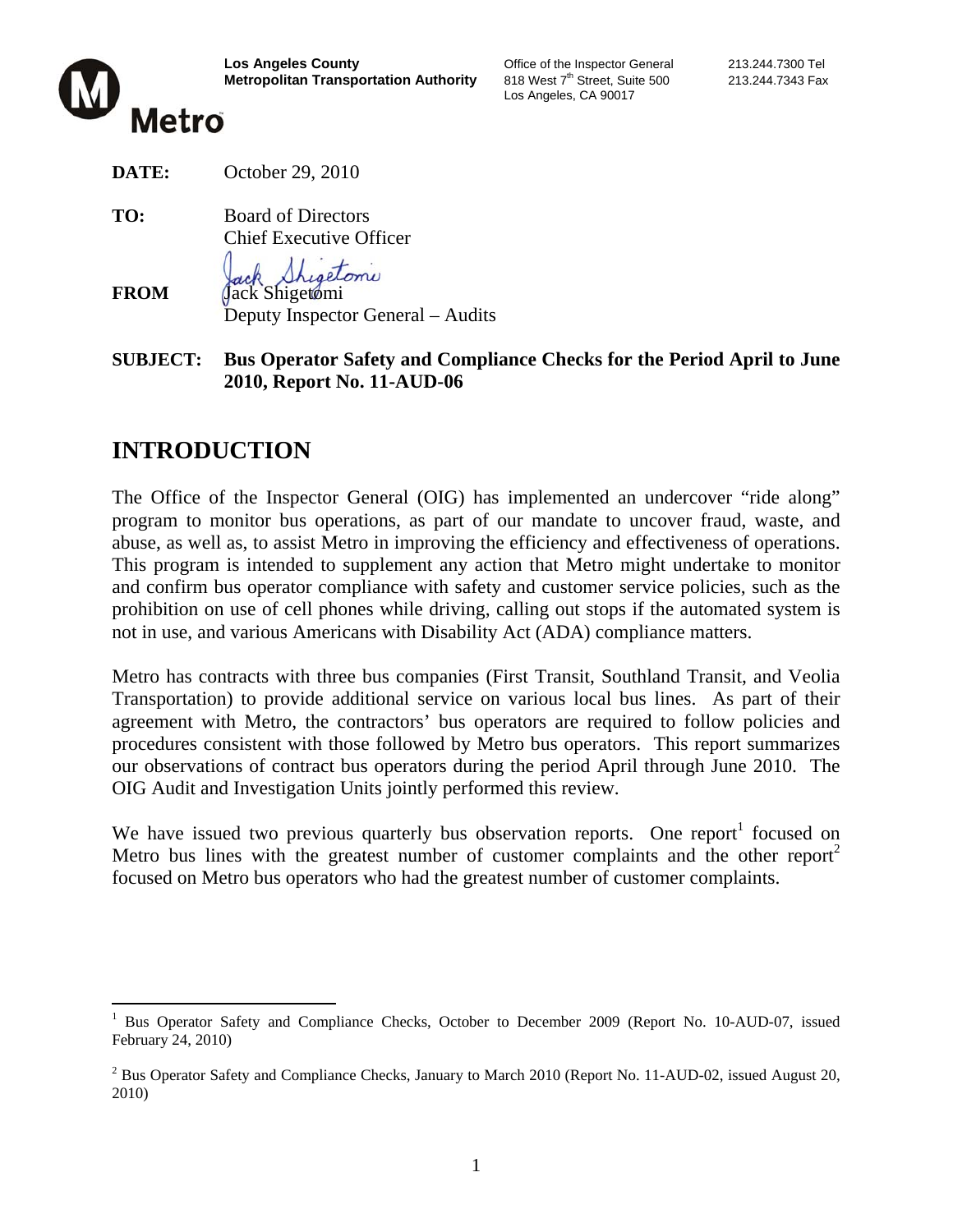#### **OBJECTIVES AND SCOPE OF REVIEW**

The objective of our review was to determine whether contract bus operators were complying with safety and customer service policies as well as various ADA compliance laws and regulations.

We selected 12 bus lines (4 lines from each of the three contractors) to conduct operator performance checks. These lines had higher than average numbers of customer complaints during FY 2009. We completed a total of 130 observations<sup>3</sup> during the period April through June 2010.

The audit portion of this review followed Government Auditing Standards. However, Government Auditing Standards were not always followed because of the nature of the observations, which included inspections conducted by OIG investigations staff.

#### **BACKGROUND**

The Statement of Work sections of the contracts between Metro and the three bus service contractors contain Operator Procedures and Vehicle Operation Requirements, which contract bus operators are expected to follow. The policies and procedures that are contained in these contracts are consistent with those followed by Metro bus operators, and they are based on the principles of safety and customer service, and the premise that every individual who boards a bus deserves a high standard of care and deserves to be treated with respect and dignity. The procedures cover areas such as vehicle operations, operator code of conduct, customer relations, and fares.

#### **RESULTS OF REVIEW**

Our observations showed that in most instances contract bus operators complied with Metro policies and rules. During April to June 2010, we made 130 observations of bus operator performance; 82 (63%) observations found no violations and 48 (37%) observations found 60 violations (see Attachment A for summary of violations observed and Attachment B for list of violations by contractor). Of the 60 violations observed, 31 (52%) related to ADA areas, 18 (30%) related to safety areas, and 11 (18%) dealt with bus operator uniforms.

<sup>&</sup>lt;sup>3</sup> Of this total, First Transit had 56 observations, Southland Transit had 50 observations, and Veolia Transportation had 24 observations.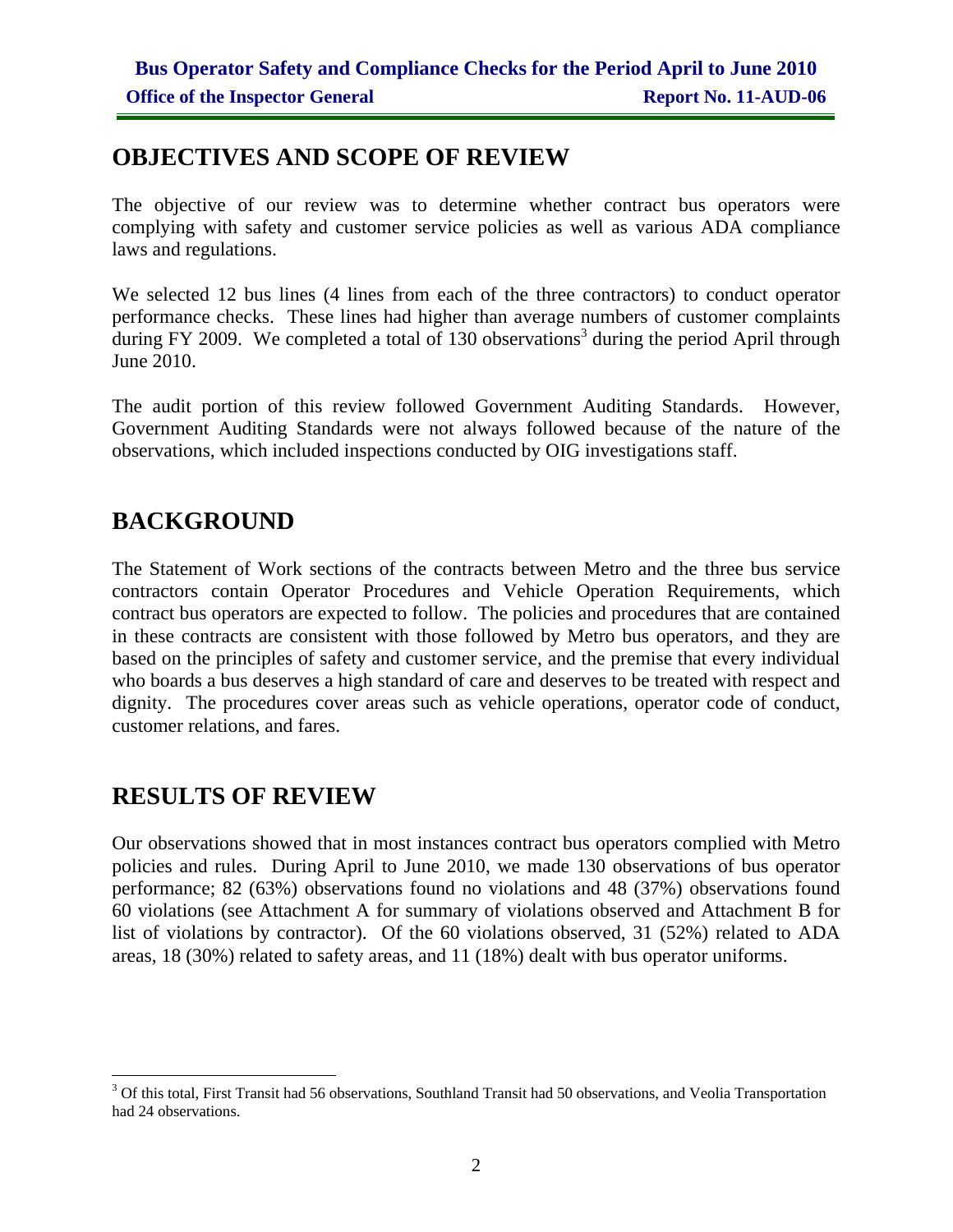#### **Bus Operator Safety and Compliance Checks for the Period April to June 2010 Office of the Inspector General Report No. 11-AUD-06**



**Chart 1 – Violations Observed**

#### **1. Wheelchair Securement**

During our bus observations, 12 patrons in wheelchairs boarded the bus. For these instances, we observed that:

• 2 wheelchairs were secured.

 1 wheelchair was not secured and the bus operator did not ask the patron if the patron needed help securing the wheelchair. The bus operator also did not notify Dispatch as required. Section F.24 (Wheelchair Securement) of the Operator Procedures for contract bus operators states: "Operators are required to ask every boarding customer who uses a wheelchair whether they need assistance reaching the securement area or using the securement devices. At minimum, this offer of assistance must include the words; "Do you need help…?"

 9 patrons declined to have their wheelchairs secured. However, in seven instances, the bus operators did not notify Dispatch as required. Section F.24 of the Operator Procedures states: "In the event a customer in a wheelchair refused to be secured, Operators may not refuse to transport the customer, however, notify Dispatch of the customer's refusal to be secured at the time the wheelchair boarding is reported.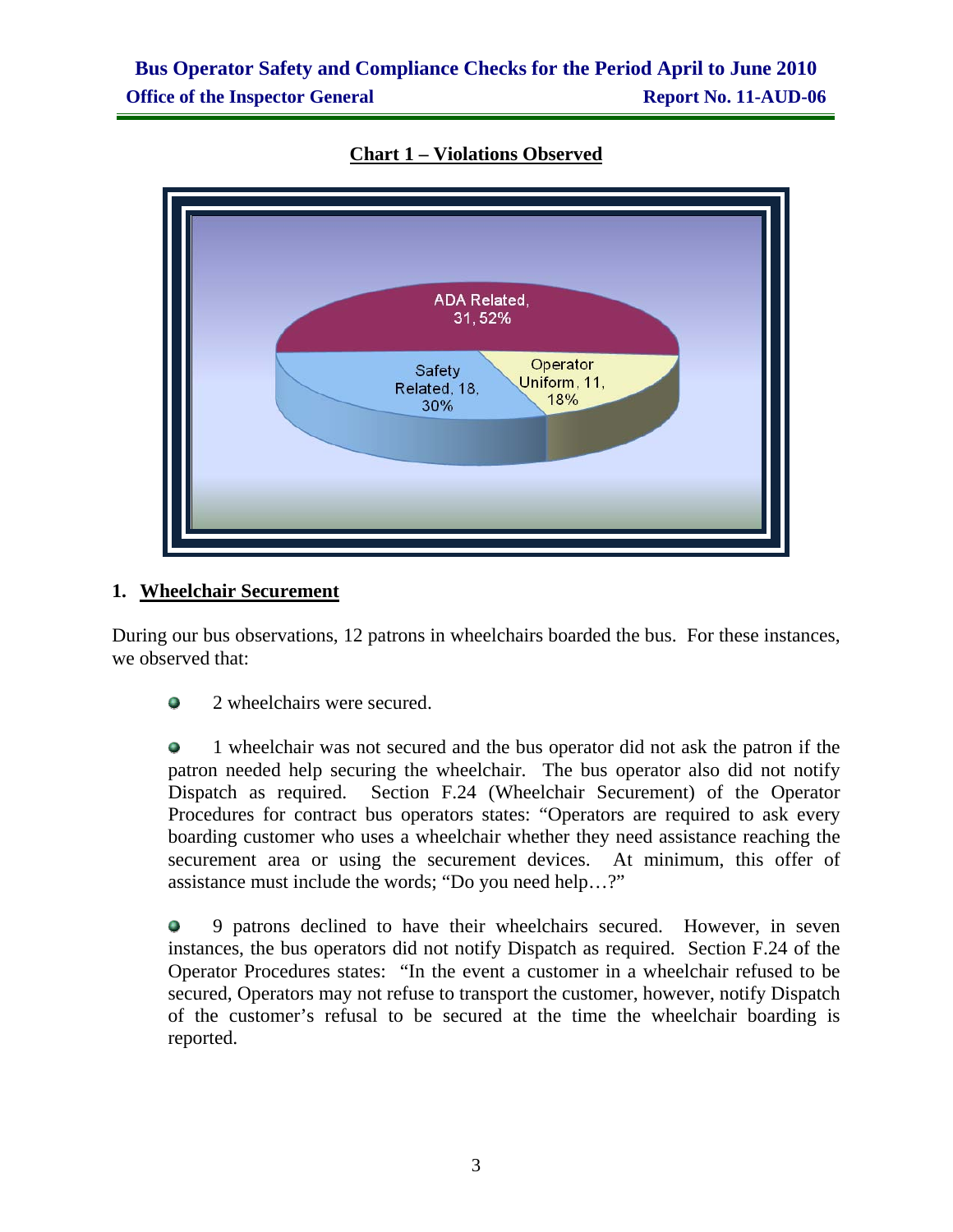

#### **Chart 2 – Observations Related to Wheelchair Securement**

#### **2. Eating or Drinking While Driving**

There were three instances where an operator was eating (sunflower seeds, nuts, etc.) while operating a bus. Section D.7 of the Operator Procedures for contract bus operators states: "Operators must not consume food and/or beverages at any time while operating any Metro vehicle or while riding as a passenger, whether the vehicle is in or out of service."

#### **3. Not Wearing Seat Belt**

We observed 15 operators who were not wearing their seat belts while operating the bus. Using seat belts helps prevent serious injury to the operator in event of an accident or sudden stop. Section A.11 of the Operator Procedures for contract bus operators states: "Operators must wear seat belts when operating any revenue or non-revenue vehicle." We believe that Metro Management and contractors should stress to contract bus operators the importance of wearing their seatbelts and further inform them that the wearing of a seatbelt is a mandatory requirement.

#### **4. Calling Out Stops**

During 23 of the 130 observations, the Public Address (PA) or the Automatic Voice Annunciation (AVA) system on the buses was working. In 107 instances the PA or the Automatic Voice Annunciation system was not working or not being used. If operational, operators should use the PA or AVA system; and if not the systems should be repaired. In 22 of the 107 instances, the bus operator did not call out stops as required. Section F.3 of the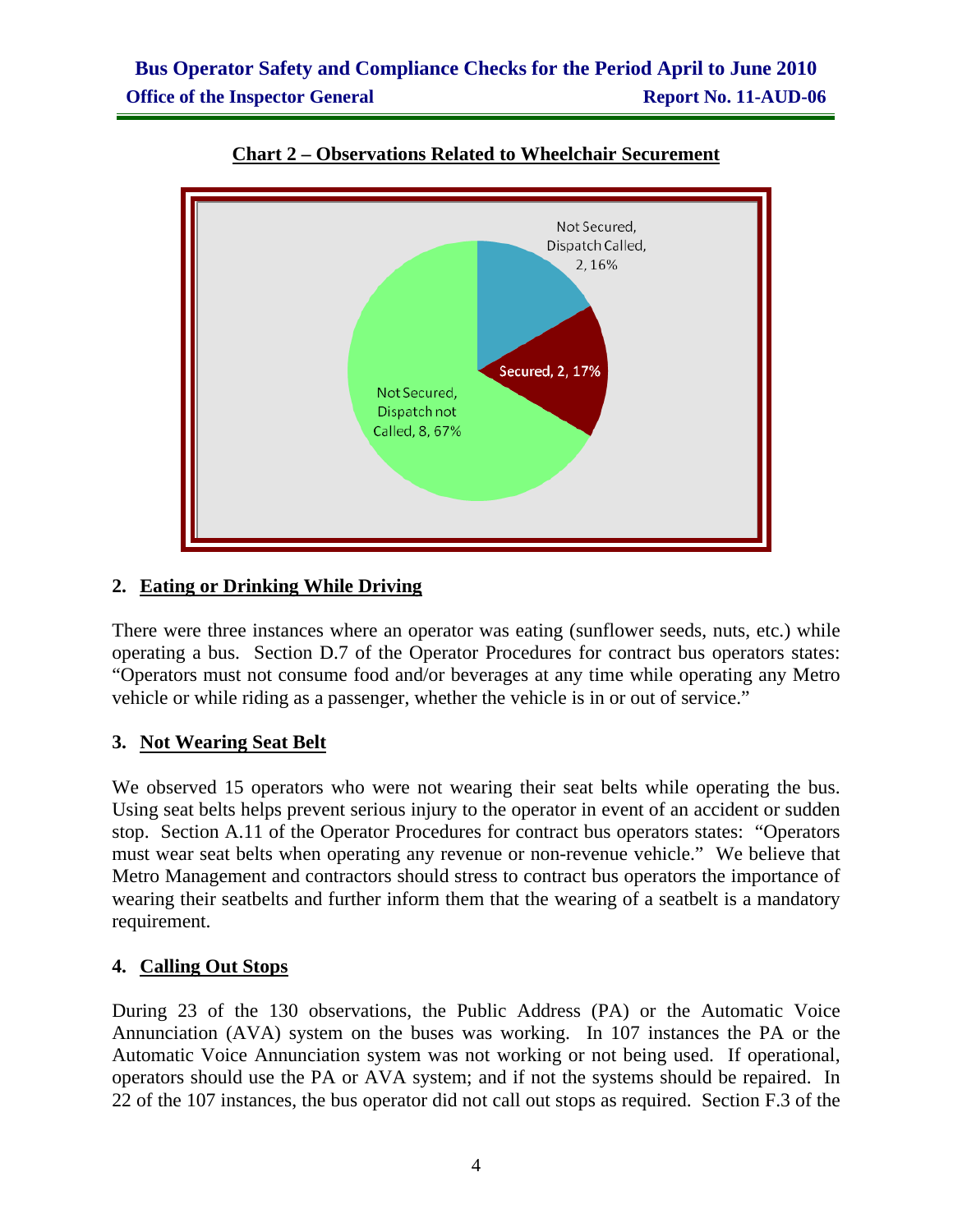#### **Bus Operator Safety and Compliance Checks for the Period April to June 2010 Office of the Inspector General Report No. 11-AUD-06**

Operator Procedures states: "In the event that the AVA system is not operational, operators must make announcements in a clear, distinct voice. If available, a public address (PA) system must be used. Federal ADA regulations require the announcements of all transfer points, major intersections, destination points, points of interest and any stop or location upon request."



#### **Chart 3 - Observations Related to PA/AVA Operation and Calling Out Stops**

#### **5. Bus Operator Uniforms**

 $\overline{a}$ 

During our bus observations, we found 11 contract bus operators<sup>4</sup> who were not wearing Metro approved uniforms. The operators were wearing unauthorized shirts that did not display their badge number on the right sleeve.

Section E.2 of the Operator Procedures states: "When reporting for duty, an Operator must appear neat, clean, orderly and dressed in a regulation Operator's uniform." In addition, Section 5.1.5 of the Vehicle Operation Requirements states: "Operators must be in MTA approved uniforms while in service. Contractor shall ensure all drivers wear uniforms and badges at all times while providing services for this contract

<sup>&</sup>lt;sup>4</sup> We excluded operator trainees who do not wear uniforms.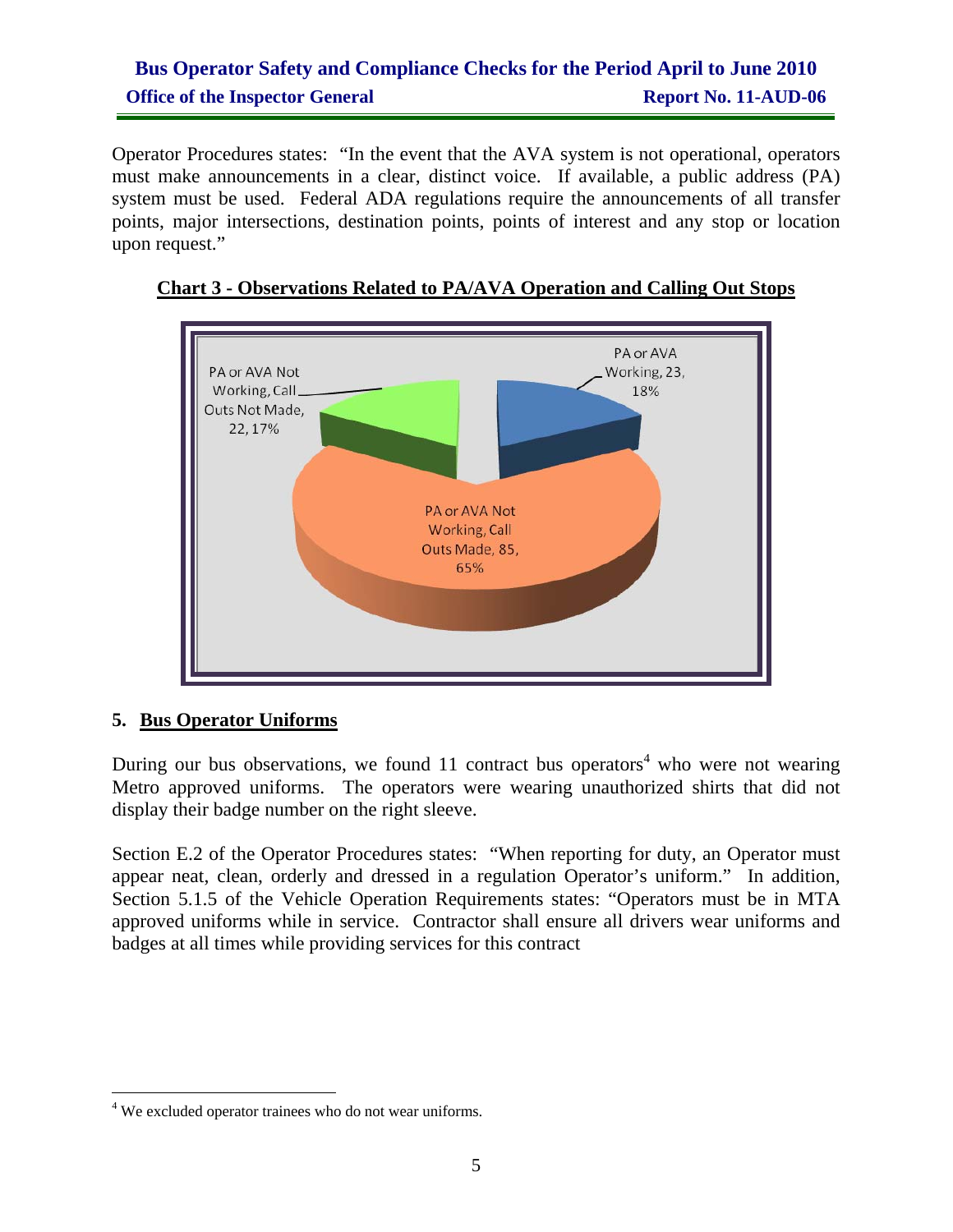#### **CONCLUSION**

We found that most operators performed their duties in accordance with Metro policies and rules. However, we found rule violations in approximately 37% of the observations made. This deficiency rate is higher than the 20% to 25% deficiency rates we observed in two prior reviews of Metro bus operators made during October 2009 through March 2010. Based on the results of our review, Metro's Transportation Contract Services department should ensure that contractors emphasize to operators compliance of rules concerning:

- $\bullet$  wheelchairs securement,
- ٠ notifying Dispatch when wheelchairs are not secured,
- calling out stops,
- ۰ wearing authorized uniforms,
- $\mathcal{L}_{\mathcal{A}}$ wearing seat belts, and
- not eating or drinking while driving.

Also, the contractors should ensure that the PA/AVA systems on buses are working and operators use them.

#### **MANAGEMENT RESPONSE TO REPORT FINDINGS**

On October 19, 2010, we provided a draft report to Metro management for their review. On October 28, the Interim Director, Service Operations provide us with a response that concurred to the findings in the report (see Attachment C for a copy of the response). The response stated that:

- Metro must proceed with upgrades to the contract bus fleet to ensure that the automated bus stop annunciation systems are installed and working on all contract fleet buses. We will work with the appropriate Metro departments to complete installation of Automated Voice Annunciation systems on contract fleet buses.
- We will continue to use a "Mystery Rider" program involving a third party consultant to provide ongoing assessment of operators for purposes of identifying operators who are not in compliance with Metro's safety and customer service policies, and ensuring that appropriate training and/or counseling/disciplinary actions are being taken.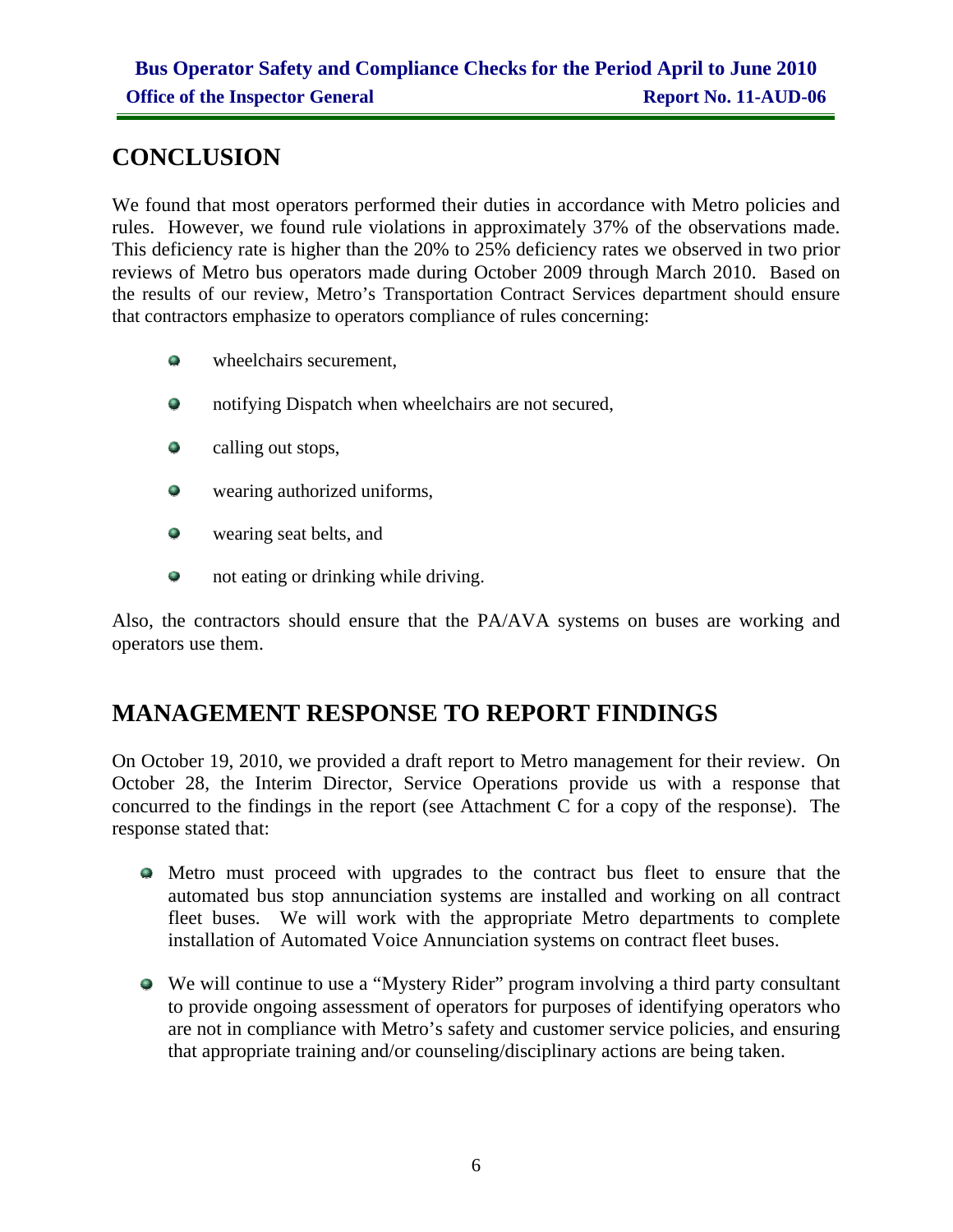## **Summary of Violations Observed**

| <b>Observation Areas</b>                               | <b>Instances</b><br><b>Observed</b> |
|--------------------------------------------------------|-------------------------------------|
| <b>ADA Related Areas</b>                               |                                     |
| Bus Operator did not ask to secure wheelchair          |                                     |
| Wheelchair not secured, Contractor Dispatch not called |                                     |
| Wheelchair patron denied boarding                      |                                     |
| Wheel chair patron passed-up                           |                                     |
| Stops not announced when PA or AVA not on or working   | 22                                  |
| <b>Operator Safety Areas</b>                           |                                     |
| Using personal cell phone while driving bus            | $\mathbf{\Omega}$                   |
| Driving unsafely                                       |                                     |
| Eating or drinking while driving                       | 3                                   |
| Not wearing seat belt                                  | 15                                  |
| <b>Bus Uniforms</b>                                    |                                     |
| Bus Operator was not wearing proper uniform            | 11                                  |
|                                                        |                                     |
| <b>TOTAL</b>                                           | 60                                  |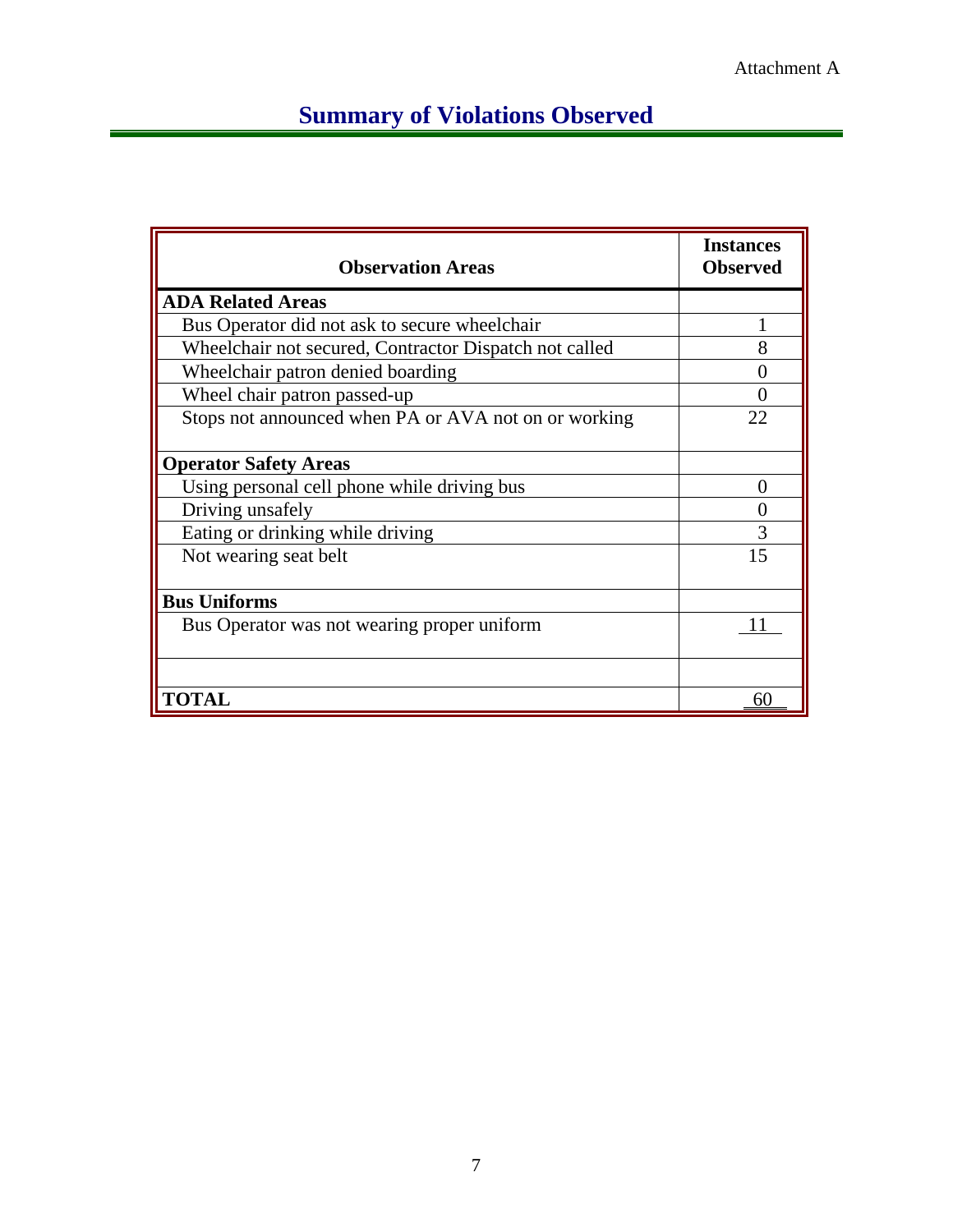|                                                 | <b>First</b><br><b>Transit</b> | <b>Southland</b><br><b>Transit</b> | <b>Veolia</b><br><b>Transportation</b> | <b>Total</b> |
|-------------------------------------------------|--------------------------------|------------------------------------|----------------------------------------|--------------|
| <b>Violations Observed</b>                      |                                |                                    |                                        |              |
| Operator did not ask to secure<br>wheelchair    | 1                              |                                    |                                        |              |
| Wheel chair not secured, Dispatch not<br>called | $\overline{4}$                 | 3                                  |                                        | 8            |
| Stops not called out                            | 6                              | 10                                 | 6                                      | 22           |
| Eating while driving                            | $\mathfrak{D}$                 |                                    |                                        | 3            |
| Not wearing seat belt                           |                                | 14                                 |                                        | 15           |
| Uniform not worn                                | 6                              | $\mathfrak{S}$                     |                                        | 11           |
| <b>TOTALS</b>                                   | 20                             | 33                                 |                                        | 60           |
| <b>Other Observations</b>                       |                                |                                    |                                        |              |
| PA/AVA system working                           | 11                             | 7                                  | 5                                      | 23           |
| PA/AVA system not working                       | 45                             | 43                                 | 19                                     | 107          |
| <b>TOTAL</b>                                    | 56                             | 50                                 | 24                                     | 130          |

## **List of Observations by Individual Contractor**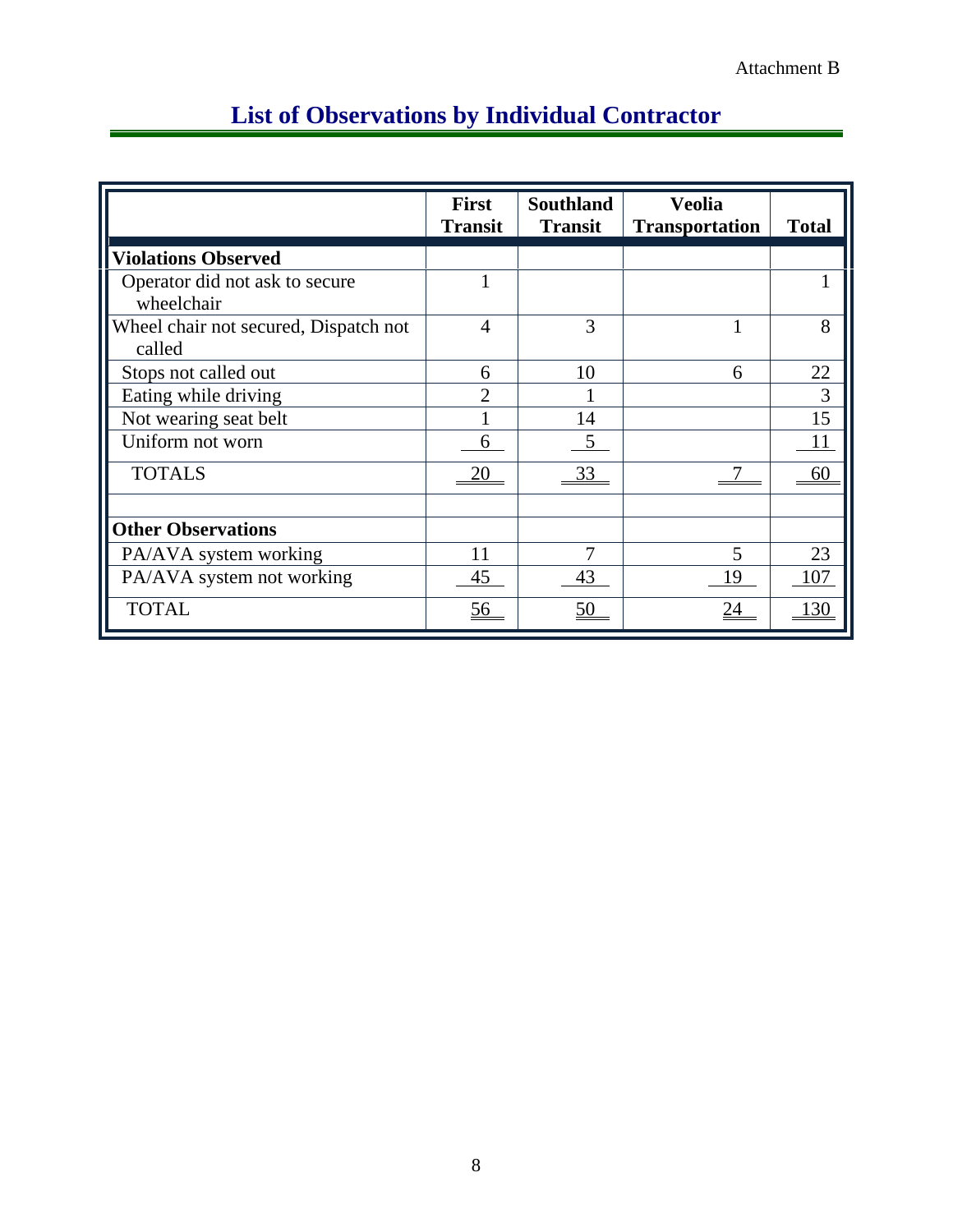## **Management Response to Report Findings**

| Metro      |                                            | Interoffice Memo                                                                                                                                                                                                                                                                                                                                                                                                                                                                                                                                                                                                                              |
|------------|--------------------------------------------|-----------------------------------------------------------------------------------------------------------------------------------------------------------------------------------------------------------------------------------------------------------------------------------------------------------------------------------------------------------------------------------------------------------------------------------------------------------------------------------------------------------------------------------------------------------------------------------------------------------------------------------------------|
|            | Date                                       | October 28, 2010                                                                                                                                                                                                                                                                                                                                                                                                                                                                                                                                                                                                                              |
|            | To                                         | Jack Shigetomi<br>Deputy Inspector Gemeral for Audits                                                                                                                                                                                                                                                                                                                                                                                                                                                                                                                                                                                         |
|            | From                                       | Sonja R. Owens<br>Interim Director, Service Operations                                                                                                                                                                                                                                                                                                                                                                                                                                                                                                                                                                                        |
|            | Subject                                    | Draft Report: Bus Operator Safety and<br>Compliance Checks for the Period April to<br>June 2010                                                                                                                                                                                                                                                                                                                                                                                                                                                                                                                                               |
| report.    |                                            | I have reviewed the results of the subject draft report, and I concur with the findings in the<br>I recognize that follow-up actions are necessary to ensure that Metro's contractors<br>emphasize compliance with Metro's safety and customer service policies. I also understand<br>that Metro must proceed with upgrades to the contract bus fleet to ensure that the                                                                                                                                                                                                                                                                      |
|            |                                            | automated bus stop annunciators are installed and working on all contract fleet buses.                                                                                                                                                                                                                                                                                                                                                                                                                                                                                                                                                        |
|            |                                            | We will work with the appropriate Metro departments to complete installations of<br>Automated Voice Annuciators (AVA) on the contract fleet buses that do not have these at<br>this time. The contracts recently awarded for the South and East Regions contain<br>requirements for the upgrading of 82 buses. Approximately 30 buses without this capability<br>will be retired following the December service change. For the remaining 5 to 10 buses that<br>would otherwise still be lacking in this equipment, these upgrades will be coordinated with<br>the appropriate Metro departments and completed within the next twelve months. |
|            |                                            | Additionally, we will continue to use a 'Mystery Rider' program involving a third party<br>consultant to provide ongoing assessment of operators for purposes of identifying operators<br>who are not in compliance with Metro's safety and customer service policies, and ensuring<br>that appropriate training and/or counseling/disciplinary actions are being taken.                                                                                                                                                                                                                                                                      |
|            | implementation of these follow-up actions. | Thank you for the opportunity to review this report. The Transportation Contract Services<br>Manager in the Transportation Contract Services department will oversee the                                                                                                                                                                                                                                                                                                                                                                                                                                                                      |
|            |                                            | Should you have any questions, please feel free to call me at 213-922-2806.                                                                                                                                                                                                                                                                                                                                                                                                                                                                                                                                                                   |
| Thank you. |                                            |                                                                                                                                                                                                                                                                                                                                                                                                                                                                                                                                                                                                                                               |